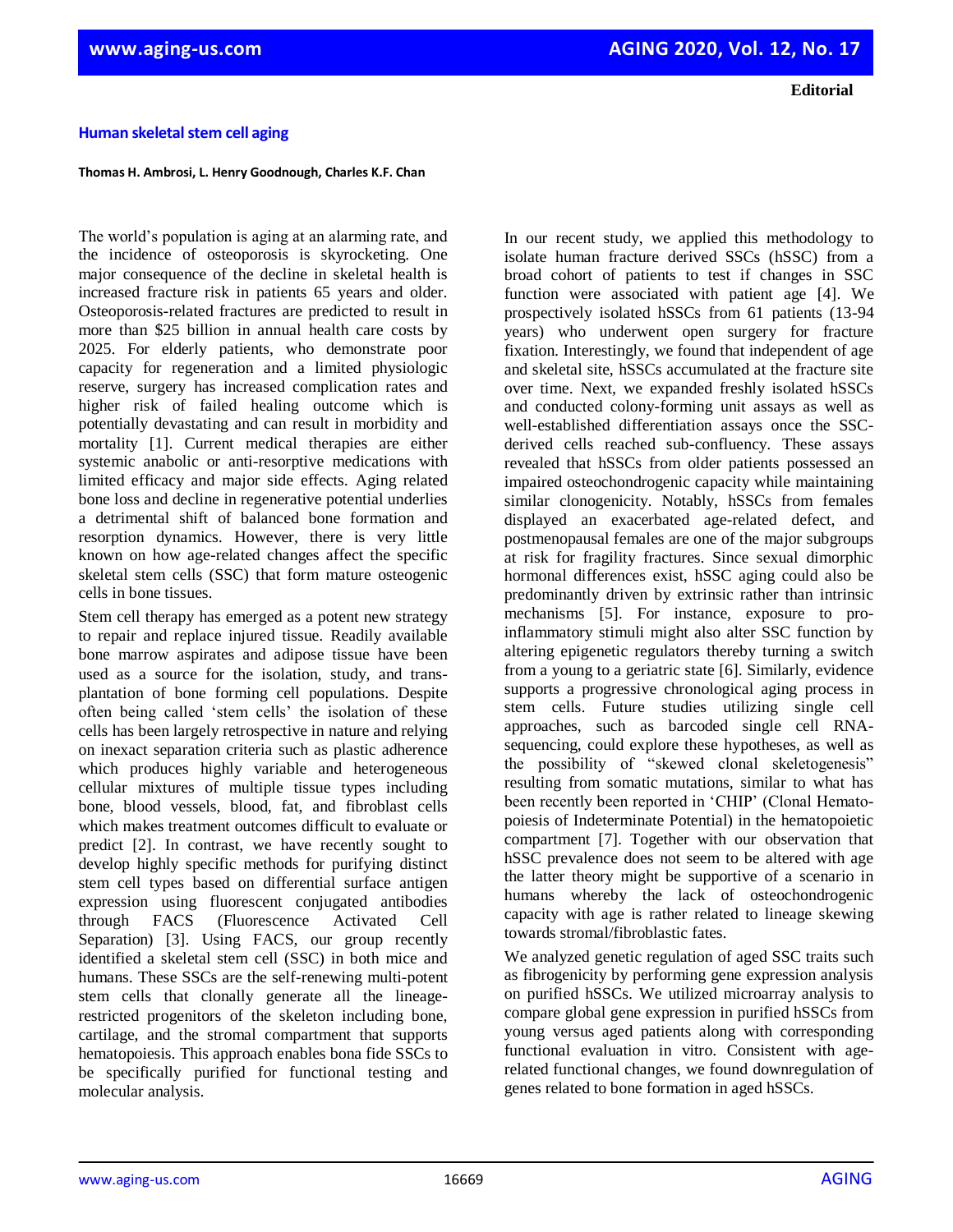Moreover, aged hSSCs upregulated genes that are related to fibroblast-like extracellular matrix secretion and cellular senescence. Curiously, we also observed that the histone deacetylase Sirtuin1 was significantly downregulated in geriatric hSSCs, which hints at epigenetic mechanisms underlying hSSC aging. We showed that specific blockade of Sirt1 in young hSSCs impairs osteogenic potential in vitro. Excitingly, Resveratrol and a Sirtuin1-specific small molecule restored mineralization capacity in impaired hSSCs thus providing a rationale for future translational strategies.

In summary, our report of an association between patient age and hSSC function opens new possibilities to identify diagnostic, prognostic, and therapeutic strategies for poor fracture healing and potentially even the preservation of youthful bone health and prevention of skeletal injuries. Targeted molecular therapies that inhibit cellular senescence pathways may reverse agerelated fracture phenotypes without broad off-target systemic side effects of current regimens. Continued investigation of larger groups of patients will reveal if simple in vitro assays of hSSCs, or antigens associated with aged hSSCs might serve as a prognostic tool to predict healing outcome of fractures. Furthermore, analyzing hSSCs isolated from nonunions will yield insights into the involvement of hSSCs in the etiology of failed fracture healing. A more comprehensive approach including the analysis of all cells present at the fracture site might also help to elucidate the role of the stem cell microenvironment or "niche" in facilitating proper bone regeneration (Figure 1).

## **REFERENCES**

- 1. Lee YK, et al. J Clin Endocrinol Metab. 2014; 99:97– 100. <https://doi.org/10.1210/jc.2013-2352> PMID[:24203068](https://www.ncbi.nlm.nih.gov/entrez/query.fcgi?cmd=Retrieve&db=PubMed&list_uids=24203068&dopt=Abstract)
- 2. Bianco P, Robey PG. Development. 2015; 142:1023– 27. <https://doi.org/10.1242/dev.102210> PMID[:25758217](https://www.ncbi.nlm.nih.gov/entrez/query.fcgi?cmd=Retrieve&db=PubMed&list_uids=25758217&dopt=Abstract)
- 3. Chan CK, et al. Identification of the Human Skeletal Stem Cell. Cell. 2018; 175:43–56.e21. <https://doi.org/10.1016/j.cell.2018.07.029> PMID[:30241615](https://www.ncbi.nlm.nih.gov/entrez/query.fcgi?cmd=Retrieve&db=PubMed&list_uids=30241615&dopt=Abstract)
- 4. Ambrosi TH, et al. Aging Cell. 2020; 19:e13164. <https://doi.org/10.1111/acel.13164> PMID[:32537886](https://www.ncbi.nlm.nih.gov/entrez/query.fcgi?cmd=Retrieve&db=PubMed&list_uids=32537886&dopt=Abstract)
- 5. Seeman E. J Clin Endocrinol Metab. 2001; 86:4576– 84. <https://doi.org/10.1210/jcem.86.10.7960> PMID[:11600506](https://www.ncbi.nlm.nih.gov/entrez/query.fcgi?cmd=Retrieve&db=PubMed&list_uids=11600506&dopt=Abstract)
- 6. Beerman I, Rossi DJ. Cell Stem Cell. 2015; 16:613–25. <https://doi.org/10.1016/j.stem.2015.05.009> PMID[:26046761](https://www.ncbi.nlm.nih.gov/entrez/query.fcgi?cmd=Retrieve&db=PubMed&list_uids=26046761&dopt=Abstract)
- 7. Jaiswal S, Ebert BL. Science. 2019; 366:366. <https://doi.org/10.1126/science.aan4673> PMID[:31672865](https://www.ncbi.nlm.nih.gov/entrez/query.fcgi?cmd=Retrieve&db=PubMed&list_uids=31672865&dopt=Abstract)

**Charles K.F. Chan:** Institute for Stem Cell Biology and Regenerative Medicine, Stanford University School of Medicine, Stanford, CA 94305, USA



**Figure 1. Summary of human skeleteal stem cell based age-related alterations leading to bone loss and impaired regenerative capacity.** A young functional hSSC is clonally diverse and abundantly gives rise to cell of the skeletal lineages as well as bone marrow supporting stroma. During aging lineage output is skewed which could underlie cellular senescence due to chronological aging or changes forced by an altered microenvironment. Future studies have to explore if aging of hSSCs, similar, to hematopoiesis, leads to clonal expansion of clones with specific characteristics, e.g. preferred fibroblast lineage generation. As a consequence of shifted differentiation to specific stromal lineages not only bone formation is impaired but also bone resorption is increased. Some of these changes might be the consequence of the loss of *SIRT1* expression and reactivation could be a potent therapeutic means to restore youthful hSSC function and thereby reverse age-related bone loss.